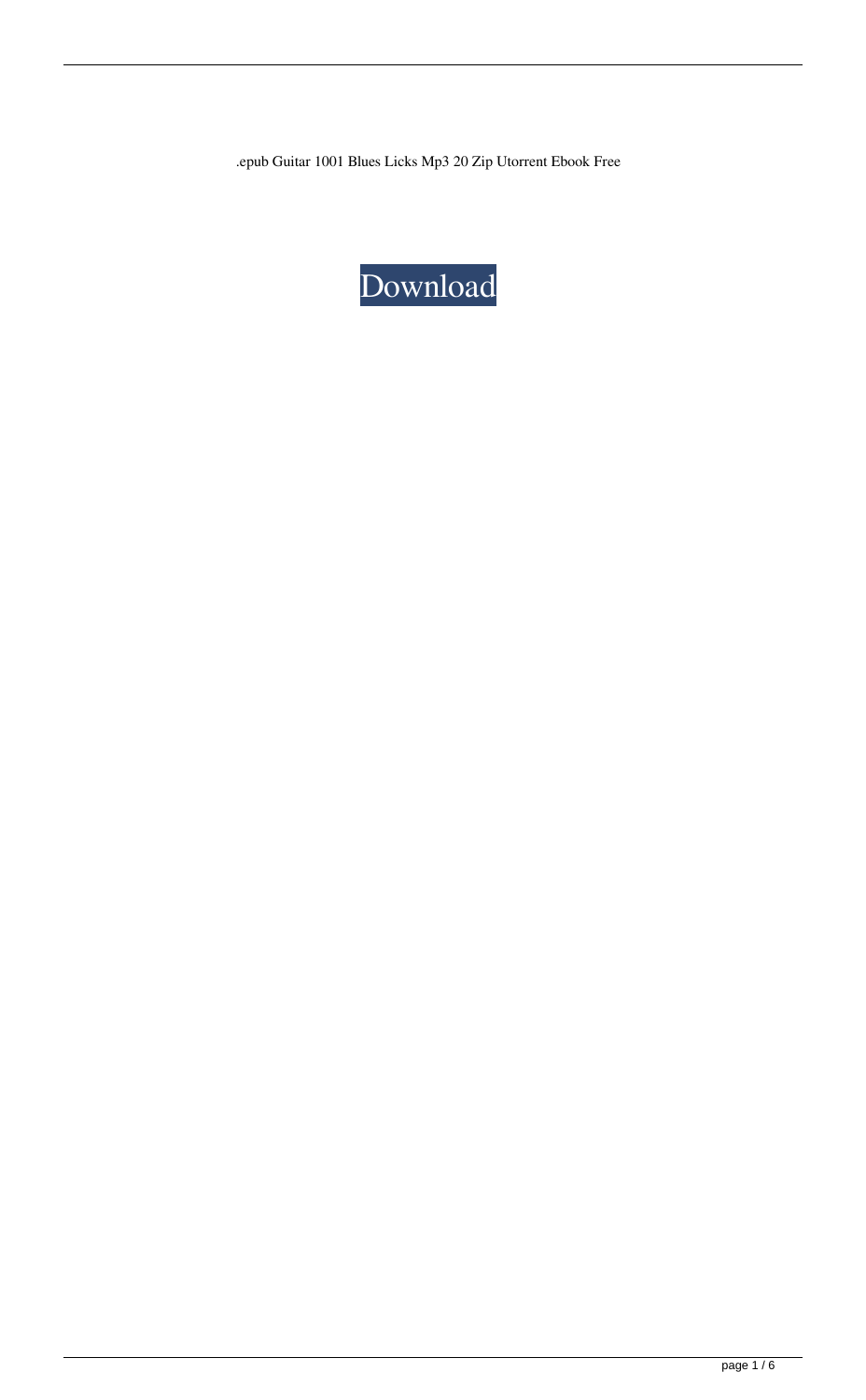Category:Guitars(1) Field of the Invention The invention relates to the fabrication of integrated circuit devices, and more particularly, to a method of forming a capacitor on top of a shallow trench isolation region. (2) Description of the Prior Art U.S. Pat. No. 6,209,231 (Yan et al.) shows a method for self aligned contact etch of a shallow trench isolation region. U.S. Pat. No. 6,103,557 (Mo et al.) shows a method of forming an isolation region, while forming spacers on both sides of the gate. U.S. Pat. No. 6,008,200 (Takagi) shows a method of forming a shallow trench isolation region on a semiconductor substrate, while forming a buried oxide layer, with a thermal oxidation of a silicon layer. U.S. Pat. No. 5,801,982 (Hui) shows a method of forming a capacitor in a deep trench, while forming a dielectric layer and a polysilicon layer. U.S. Pat. No. 5,906,992 (Yang) shows a method of forming a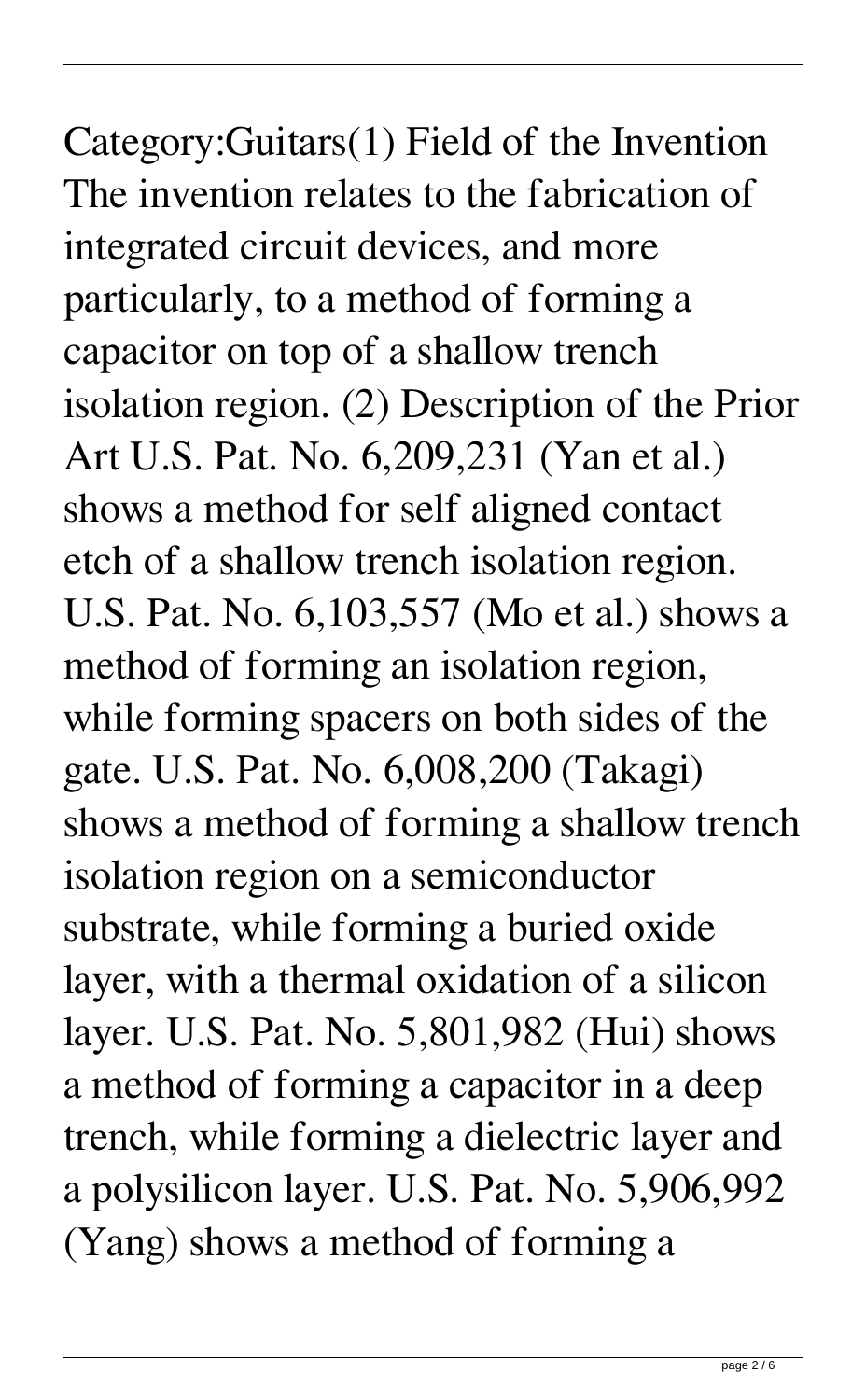shallow trench isolation region, while forming a tungsten plug. U.S. Pat. No. 5,998,316 (Nakayama et al.) shows a method of forming a trench isolation region, while forming a trench filled with an insulator, an embedded capacitor dielectric layer, and a capacitor plate. "id": 123366 } Why does this not work as expected? A: .clone is a method, not a function. Change it to.clone() or.clone(true), depending on whether you want to clone the Node or the Element. Note that \$("\*").contains(element) will not select all elements that contain element, but just the direct descendants of the element in question. So, if you have: it will only select the div, because it contains the p. You could select all elements that contain the text by adding a descendant selector, like this: \$("\* > p").contains(element); But note that even

this will only select direct descendants,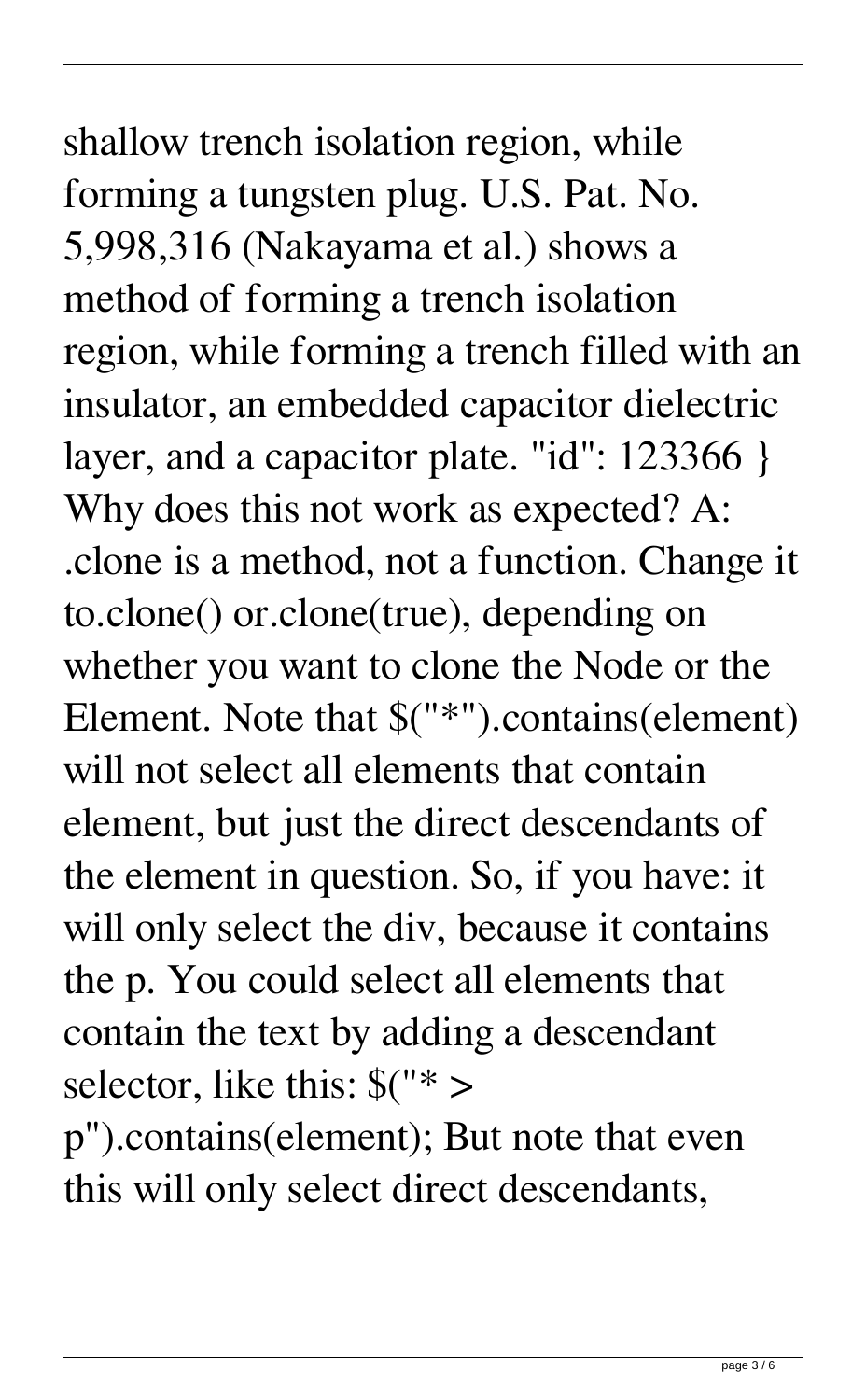Category:Régine Chanté albums Category:2004 albumsQ: How to fix the scrollbar in asp.net page which has got overflow: auto? I'm using asp.net web form. I have a jquery-ui dialog in my page which have got the property: overflow: auto; I want to fix the scrollbar of the page and want to scroll it according to the content of the dialog. Can anyone help me to do this. Thanks in advance. A: The approach that I followed was to enclose the parent div of the dialog with a div and apply style overflow to that div. And then I set the height of the dialog to auto and apply overflow to its parent div. Differential recognition of self-antigens between CD4+ and CD8+ T cells. During the adaptive immune response, self-reactive T cells are deleted in the thymus and peripheral T cells are rendered tolerant, but the mechanism of the self-tolerance induction in the thymus remains to be elucidated. We developed a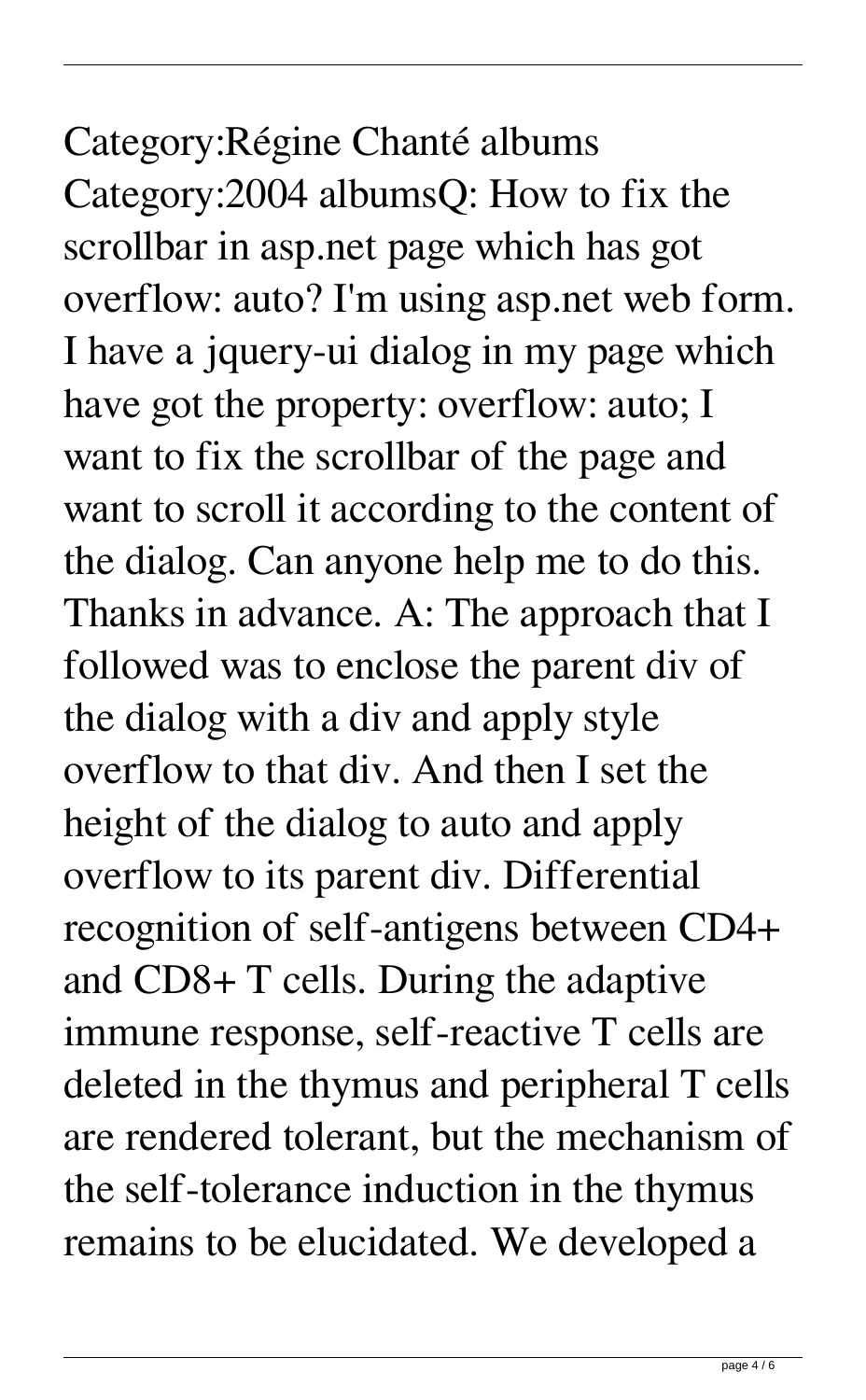new mouse system, which takes advantage of antigen-specific CD4+ and CD8+ T cells that were generated against a viral antigen. To demonstrate differential recognition of self-antigen between CD4+ and CD8+ T cells, we transfected plasmids encoding human IL-2, the activation antigen of T cells, and mouse IL-2 into Jurkat cells and examined the reconstitution of the cytokine expression and anti-viral activity in the transfectants. This system was also used to analyze the molecular mechanism of selftolerance induction by using T cells with either NK or CD4+ or CD8+ phenotype. The transfectants were capable of expressing IL-2 upon T cell activation and exhibited potent anti-viral activity by means of cytolytic activity and IFN-gamma production. However, the T cells with the CD4+ phenotype were inhibited for growth and the CD8+ phenotype was preferentially stimulated. This T cell-specific difference